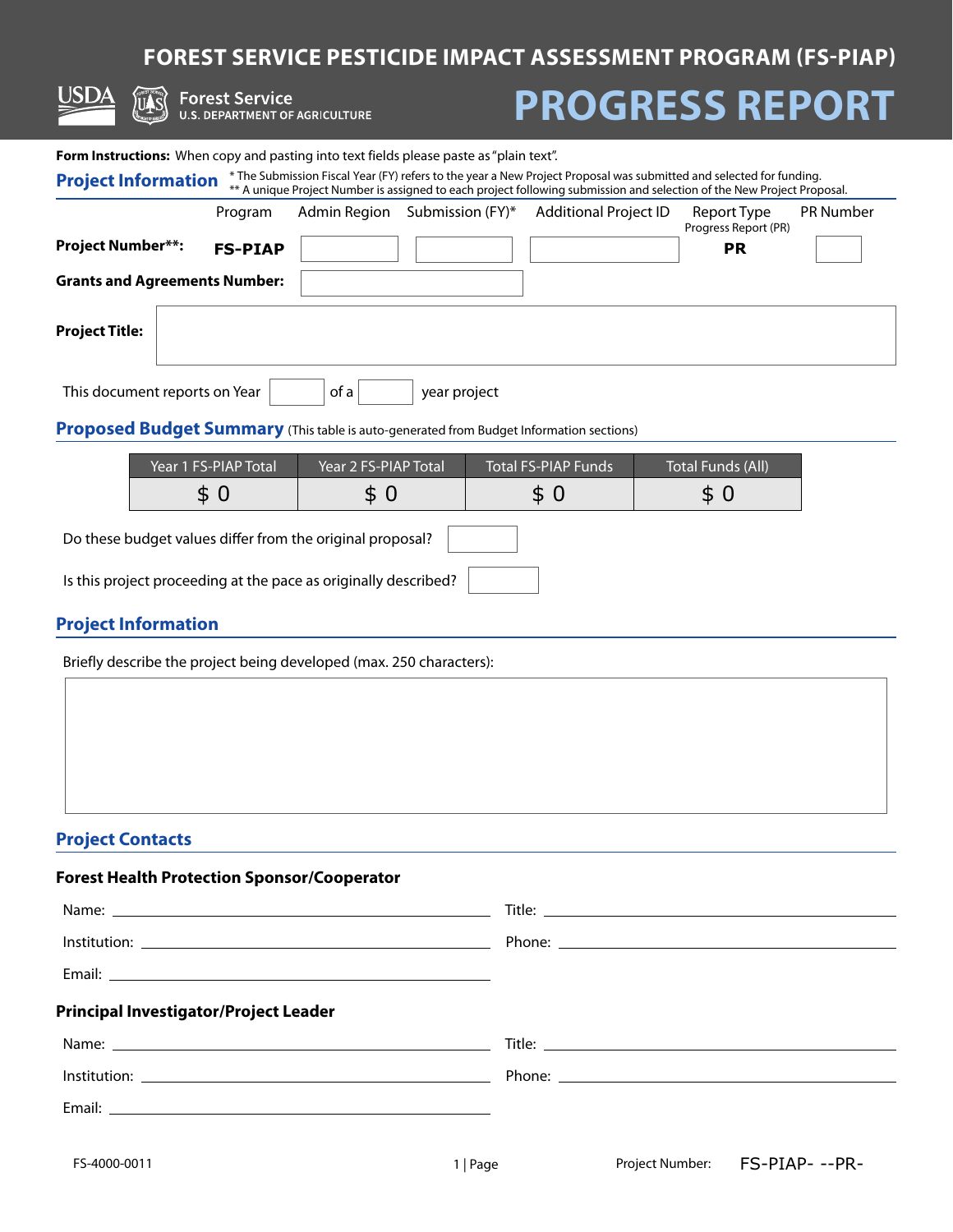Progress - Give a brief description of overall Progress on this Project including explanation of any delays or deviation from original plan (max. 750 chars)

Methods - Give a description of actvities completed during the reporting period (max. 1500 chars)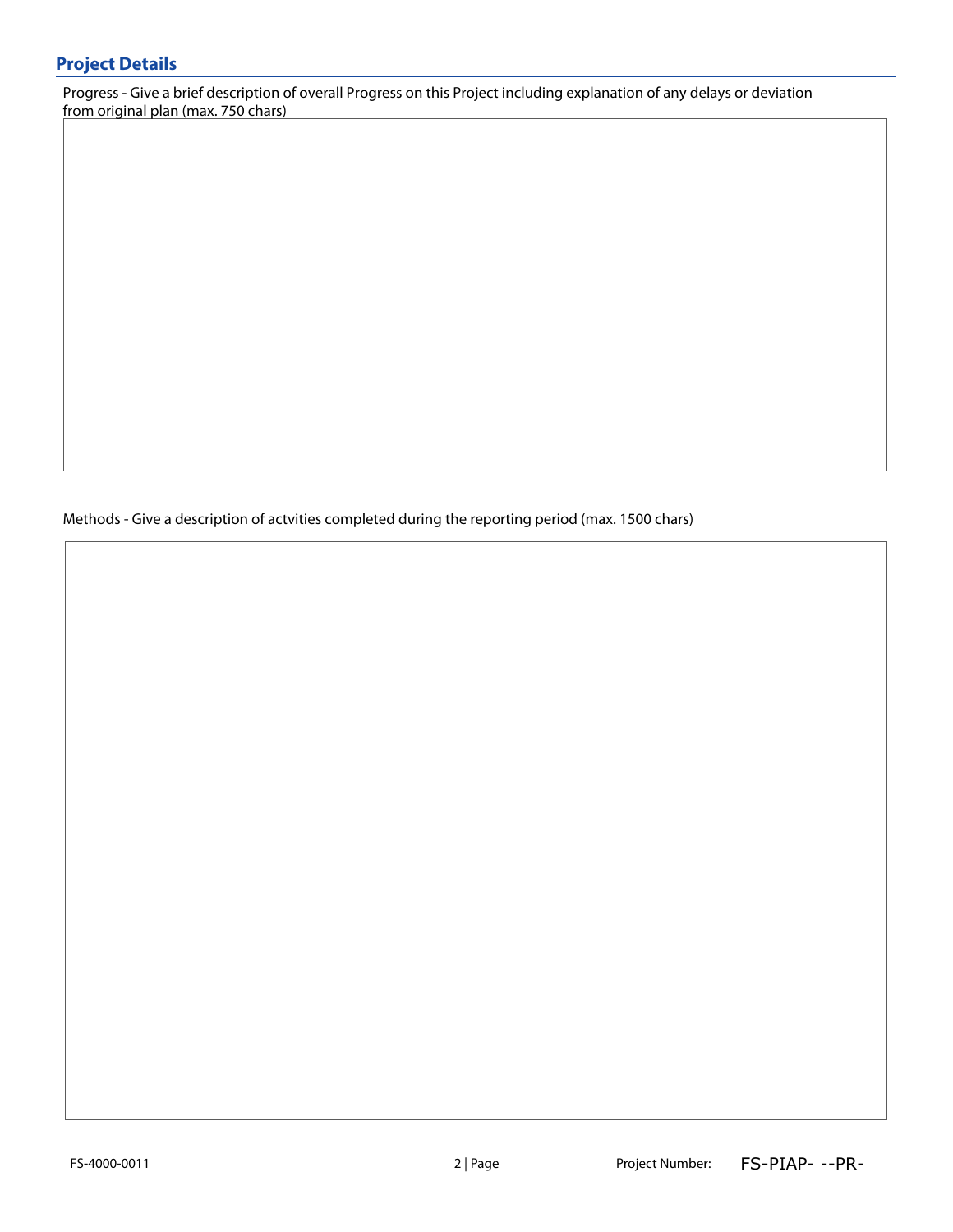Products - Briefly describe any products produced during the reporting period, including presentations and documents (max. 750 chars)

#### Schedule of Activities - Listing of upcoming major events (max. 750 chars)

New Citations: (Recent publications not listed on proposal, but pertient to the Project) (max. 750 chars)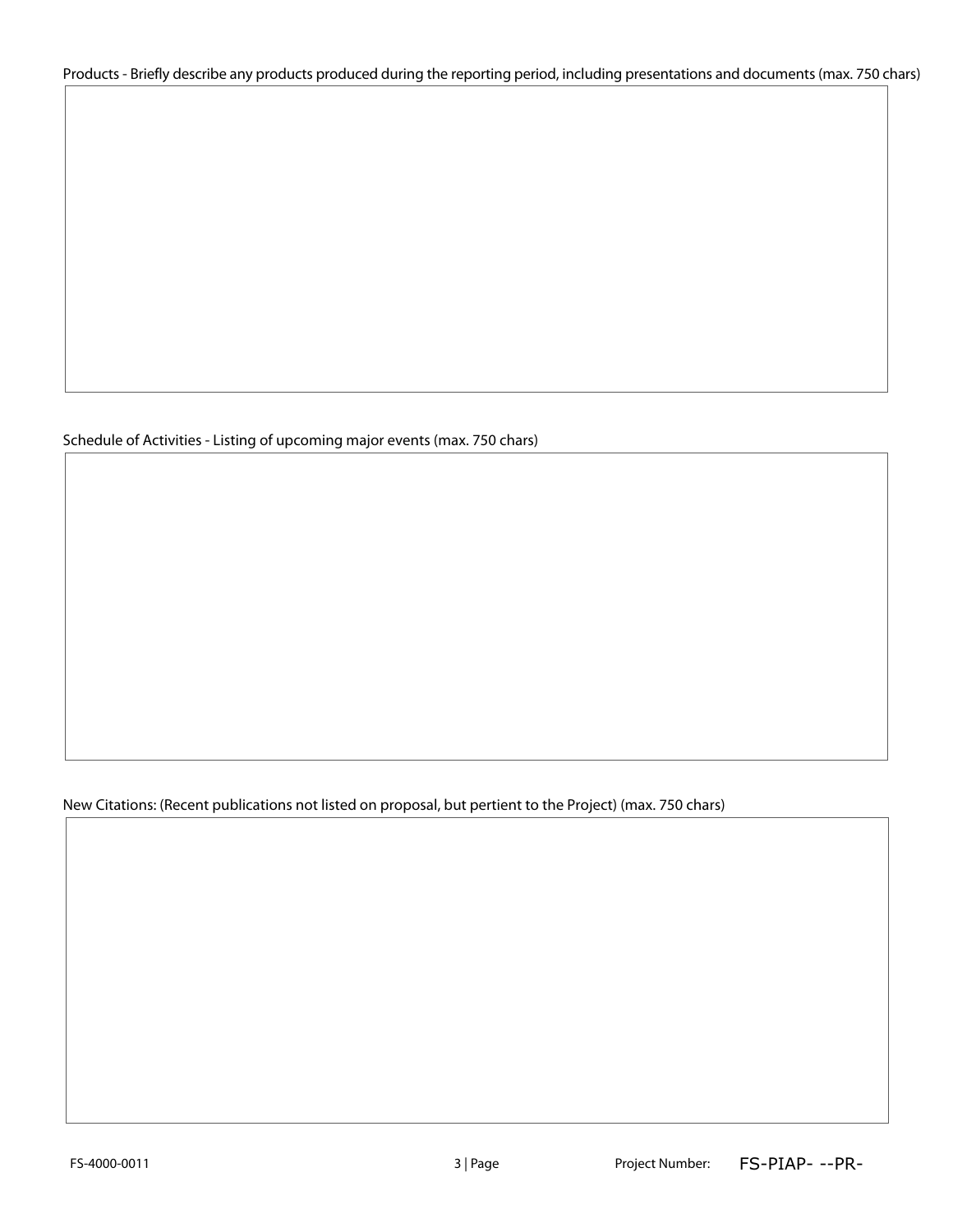#### Year 1 Budget Information (For a summary of total project costs, see page 1) If there have been no changes, this information may be copied from original Proposal.

Fiscal Year (FY):

| <b>Budget Type</b> | <b>Budget</b>                     | Requested FS-PIAP<br>Funding | Non-Federal Match** | Leveraged Funds*** | <b>Match Source</b> | Leveraged Source |
|--------------------|-----------------------------------|------------------------------|---------------------|--------------------|---------------------|------------------|
| ADMINISTRATION     | Salary                            |                              |                     |                    |                     |                  |
|                    | <b>Travel for Data Collection</b> |                              |                     |                    |                     |                  |
|                    | Travel to Meetings*               |                              |                     |                    |                     |                  |
|                    | Travel for Other                  |                              |                     |                    |                     |                  |
| PROCUREMENT        | Contracting                       |                              |                     |                    |                     |                  |
|                    | Equipment                         |                              |                     |                    |                     |                  |
|                    | Supplies                          |                              |                     |                    |                     |                  |
| <b>INDIRECT</b>    | Overhead                          |                              |                     |                    |                     |                  |
|                    | Other                             |                              |                     |                    |                     |                  |
|                    | SUBTOTAL $\vert \$ 0$             |                              | \$0                 | \$0                |                     |                  |

Overhead Rate % (Describe in Notes): Year 1 Total:

\$ 0

Year 1 Notes (max. 750 chars):

\* Funds allocated for "Travel to Meetings" in year 1 will only be approved for proposals requesting a single year of funding.

\*\* Non-Federal Matching (cost sharing) funds are raised from outside sources to increase the level of support provided by the Federal Government. This includes both cash and in-kind contributions.

\*\*\* Leveraged Funds are raised from outside sources to increase the level of support provided by the Federal Government (including cash and in-kind contributions) beyond the non-Federal matching requirements.